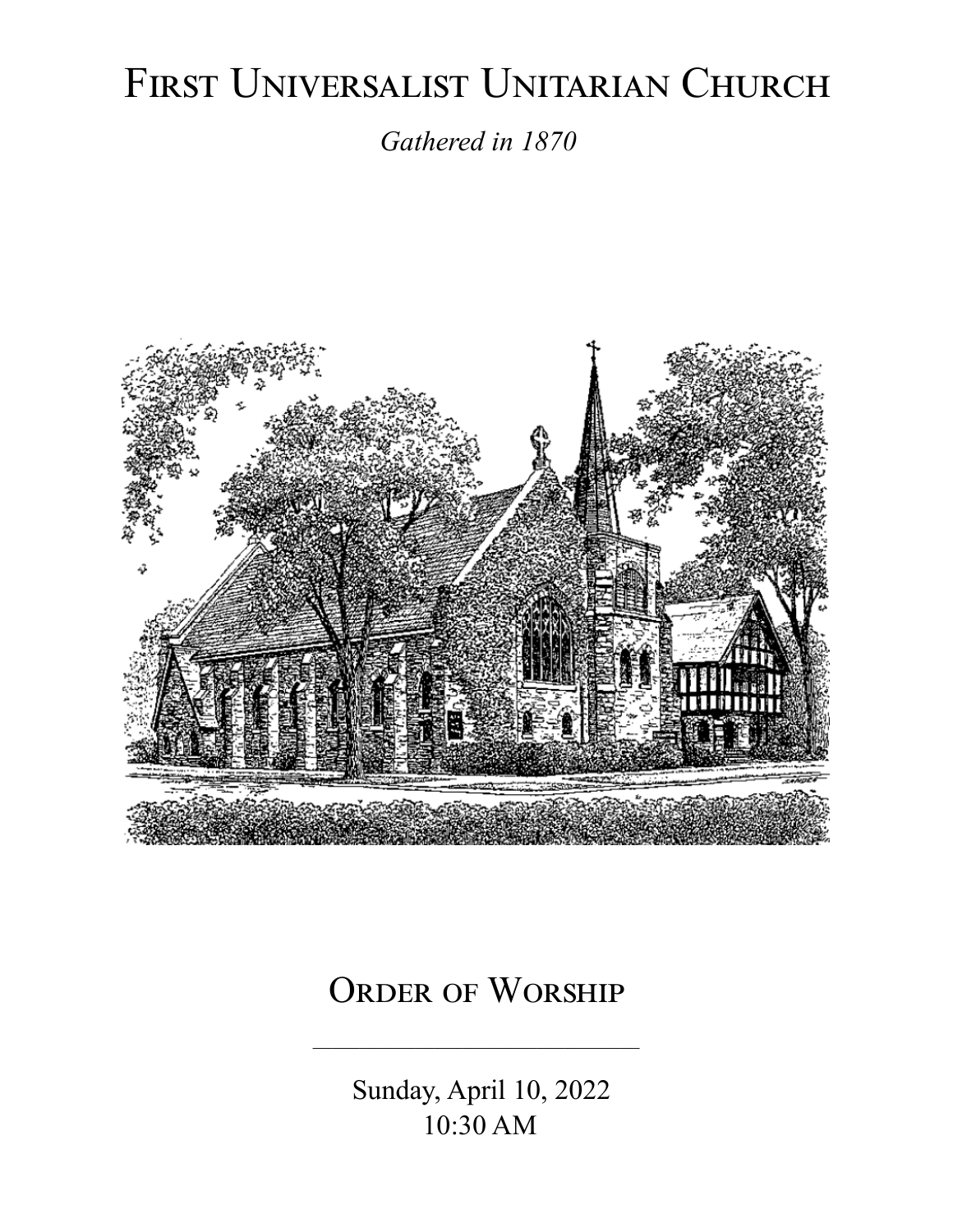# Order of Worship

#### **BELLCHIME**

**PRELUDE** 

"The Winds of Springtime"

 *Marty Haugen, David Hass, arr. Paul A. Tate*

WELCOME AND ANNOUNCEMENTS

Lighting of the Chalice

**We light this chalice for the light of truth, the warmth of love, and the fire of commitment. We light this symbol of our faith as we gather together.**

\*Opening Hymn No. 347 "Gather the Spirit"

\*Affirmation

**Love is the doctrine of this church: The quest of truth is its sacrament, And service is its prayer. To dwell together in peace, To seek knowledge in freedom, To serve human need, To the end that all souls shall grow into harmony with the Divine— Thus do we covenant with each other.**

\*Doxology

**From all that dwell below the skies Let songs of hope and faith arise; Let peace, good will on earth be sung Through every land, by every tongue.**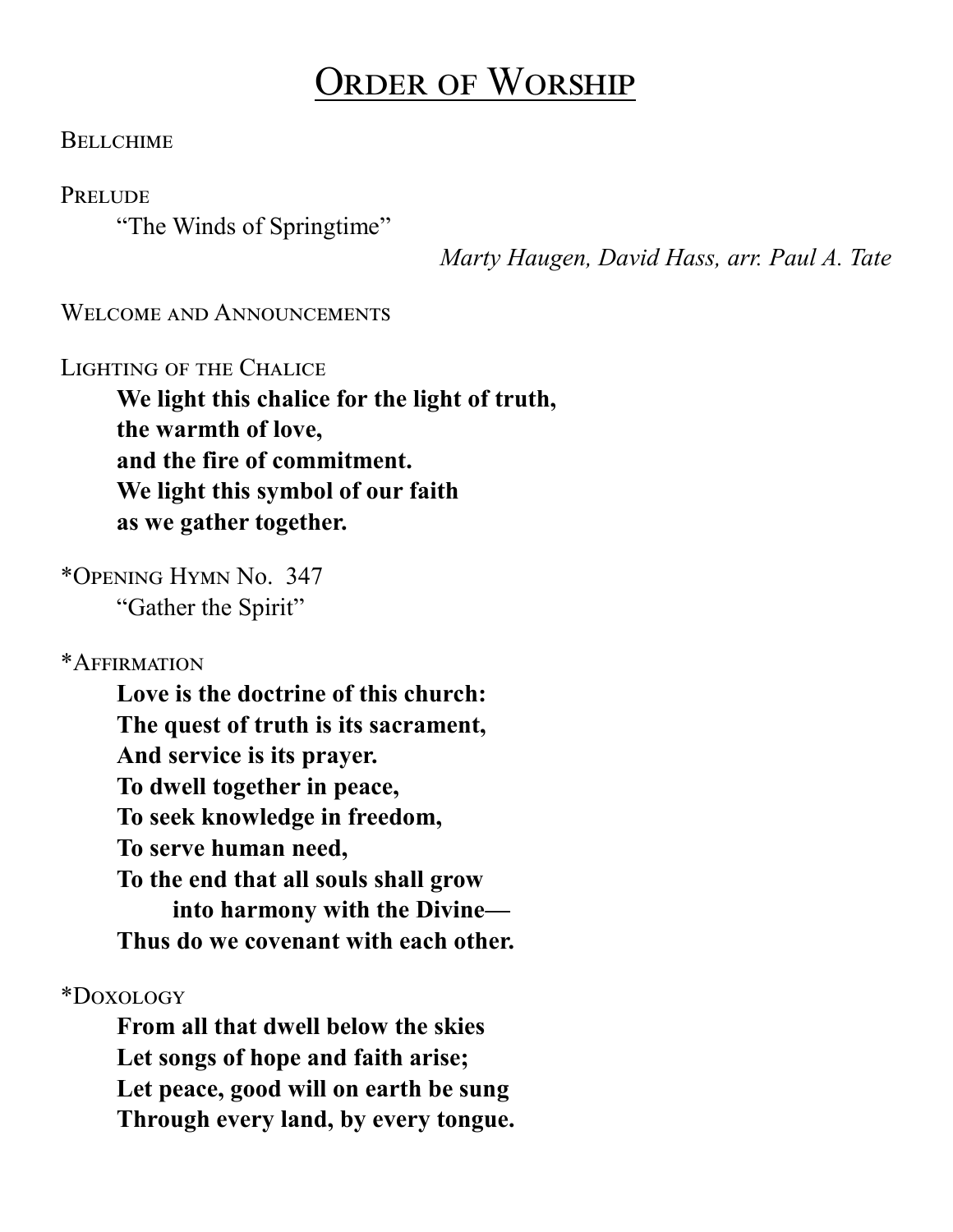Story for All Ages Children's Song *Juliana Nord* **May peace surround you, May love surround you, As you go, as you go, As you go on your way.** (Repeat) **OFFERTORY** "Dona Nobis Pacem" *trad. Latin, arr. Penny Rodriguez* Prayer and Silent Meditation Prayer Hymn No. 1031 *(sung by the congregation, seated)* "Filled with Loving Kindness" Reading "All My Friends are Finding New Beliefs" *Christian Wiman* Music Meditation "Call Me By My Name" *Amanda Udis-Kessler* **READING** Luke 19:28-40 **SERMON** "Clearing Out the Clutter" Closing Hymn *(located in program notes)* "Let There be Peace on Earth"

**BENEDICTION** 

**POSTLUDE** "Sounds of Praise" *John Carter*